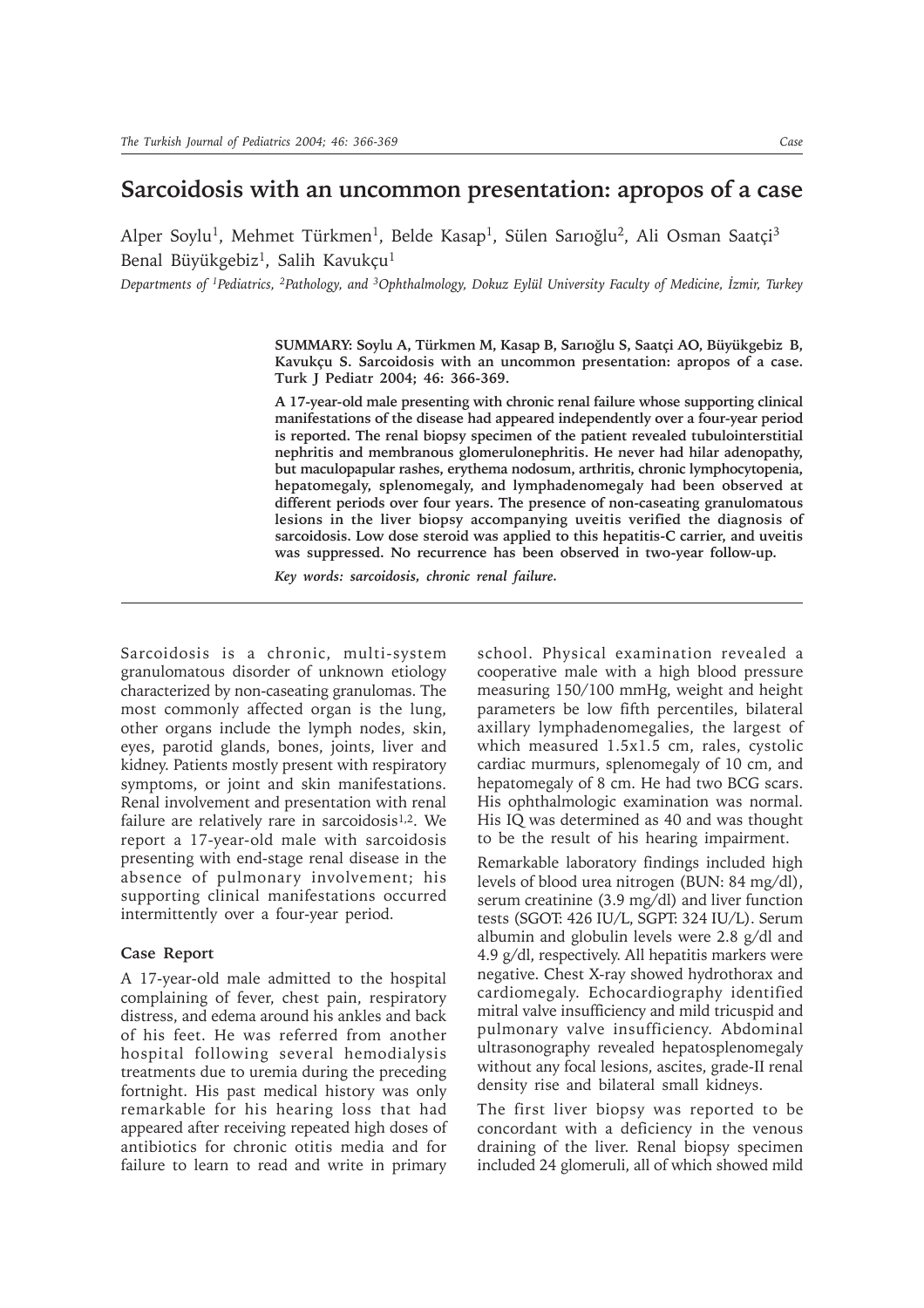thickening of the glomerular basement membranes and severe mononuclear cell infiltration of interstitial space (Fig. 1). Interstitial fibrosis, focal tubular atrophy and fine granular IgG deposition at the glomerular basement membranes were demonstrated. At that time, interstitial mononuclear cell infiltration was thought to be the result of chronic antibiotic usage, so no specific therapy, including corticosteroids or other alkylating agents, was applied for the renal lesions since it was a chronic process and he had already had a severe systemic infection. He was accepted as having end-stage renal disease due to membranous glomerulonephritis and tubulointerstitial nephritis, and thus chronic hemodialysis treatment was instituted.



**Fig. 1.** Severe interstitial infiltration of mononuclear cells. Note mild thickening of glomerular basement membranes and mild increased cellularity of the glomerulus (original magnification x10, H&E).

During the two-year period, while receiving renal replacement treatment, he had maculopapular lesions at different times. The erythrocyte sedimentation rate (ESR) was approximately 120 mm/h, white blood cell counts were always beyond 4,000/mm3, and he sometimes had to be treated as neutropenic sepsis. Bone marrow aspirations showed megaloblastic changes and no blastic involvement. Negative rheumatoid factor, antinuclear antibody and anti-smooth muscle antibody reactions with normal levels of complement 3 and components 4 were obtained when bilateral tenderness, warmth, swelling, erythema and decreased range of motion around his ankles developed.

Six months later a hyperemic, tender, warm nodule appeared at the left medial distal tibia, which was defined as erythema nodosum. After another six months, he had diffuse maculopapular lesions and fever. White blood cell count was 3,200/mm3 on admission and decreased to 500/mm3. Dermal biopsy of maculopapular lesions showed accumulation of IgM, C3 and mononuclear cells around capillary vessels. During that four-year period, PPD tests were applied several times and all were negative. Because of his persisting splenomegaly and hepatomegaly, Doppler ultrasonography was obtained. Diffuse homogeneous organomegaly and a lymph node with a diameter of 2 cm at portal hilus were reported. The liver biopsy revealed non-caseating granulomatous lesions (Fig. 2), and when the first biopsy was evaluated again retrospectively, a few granulomatous lesions were observed. The patient later complained of bilateral lacrimation, photophobia and pain. Uveitis was confirmed by ophthalmological examination. Simultaneous angiotensin converting enzyme (ACE) level was 81 mU/ml (normal: 8-51 mU/ml).



**Fig. 2.** Non-caseating granuloma adjacent to the portal tract (original magnification x10, H&E).

He was diagnosed as sarcoidosis and steroid therapy was planned. Although anti-HCV was positive, we instituted low-dose steroid therapy since HCV-RNA was negative. Therapy was continued for five months and uveitis regressed.

## **Discussion**

Sarcoidosis is a systemic disorder ofunknown origin characterized by non-caseating epithelioid granulomas. Clinical manifestations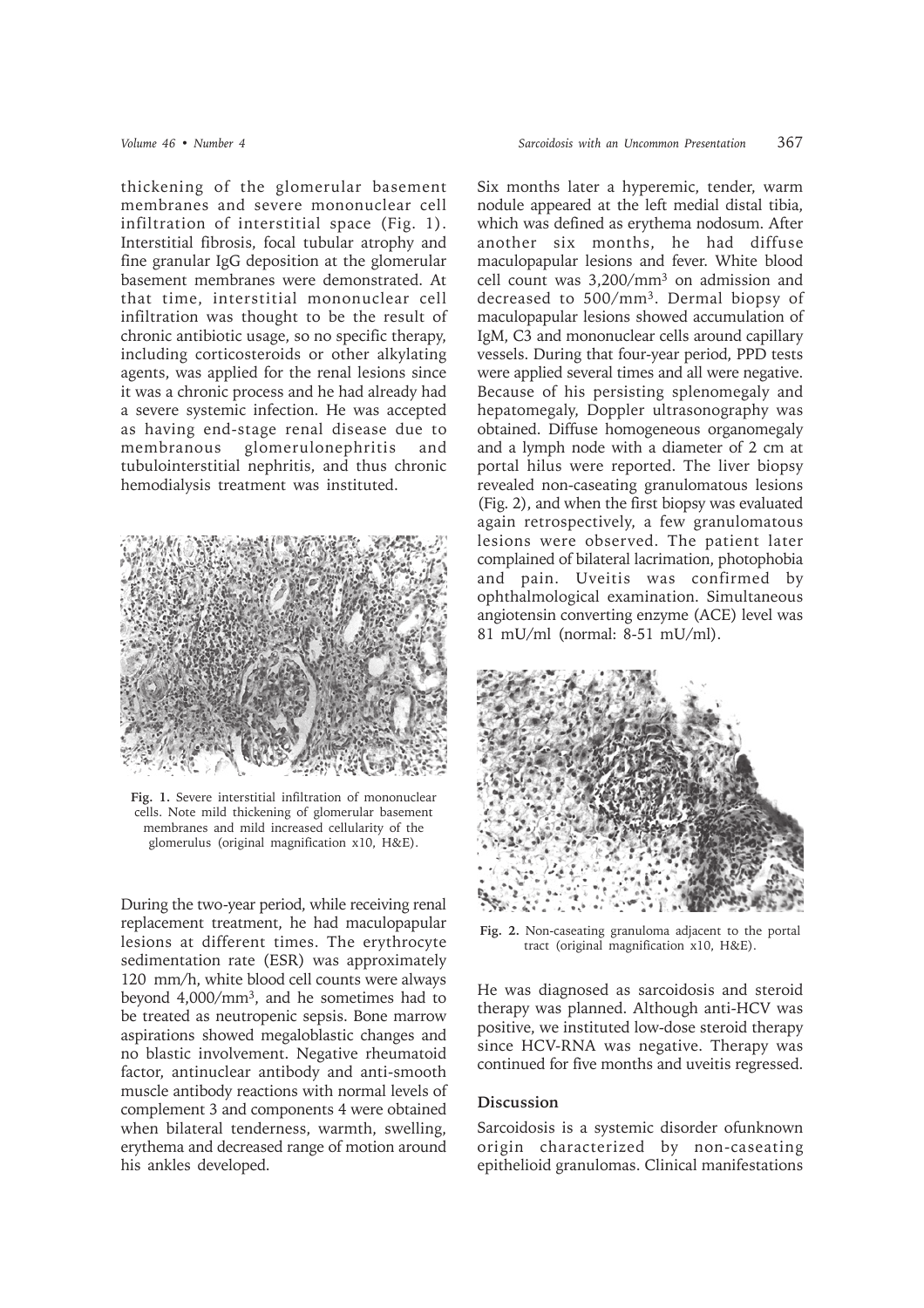may be generalized or focused on one or more organs. Lungs, liver, spleen, brain, parotid gland, musculoskeletal system, skin, eyes and kidneys can be involved. There is no current diagnostic laboratory test, but anergy, increased ESR and ACE levels, hyperglobulinemia, hypercalcemia and hypercalciuria may support the diagnosis.

The organ most frequently affected is the lung. Granulomatous involvement of interstitial areas affecting alveoli, blood vessels and bronchioles leads to dyspnea, cough, chest pain and, rarely, hemoptysis. Another common manifestation of the disease is hilar or paratracheal (or both) adenopathy. A small percent age of patients (almost 10%) present with symptoms referable to organs other than lung<sup>1</sup>.

There are two distinct forms of sacroidosis in children. Older children usually present with a multi-system disease similar to the adult manifestation, with frequent hilar lymphadenopathy and pulmonary infiltration. Early-onset childhood sacroidosis is a unique form of the disease characterized by the triad of arthritis, rash and uveitis and presenting in patients before for years of age3. Our case had neither an abnormal chest X-ray revealing interstitial lung disease or bilateral hilar or paratracheal lymphadenopathy, nor any respiratory distress during his course, but he did experience arthritis, rash and uveitis at different periods.

The patient presented with end-stage renal disease in the absence of hypercalcemia or nephrocalcinosis, which are common in sarcoidosis. Renal sacroidosis is reported to have three categories: 1) renal changes by abnormal calcium metabolism, 2) interstitial nephritis or granulomatous nephritis or granulomatous nephritis and 3) glomerulonephritis (mostly membranous)<sup>4</sup>. The biopsy specimen of the patient demonstrated tubulointerstitial nephritis and membranous glomerulonephritis, which are reported as the most frequent glomerular and interstitial lesions of adult sarcoidosis, but there is only one previously reported 13-year-old case of membranous glomerulonephritis in childhood5,6,2. Sarcoidosis-associated glomerulonephritis includes a variety of histological forms, the membranous form being dominant, and may appear before the symptoms related to the other organs, as observed in our patient<sup>7</sup>. Tubulointerstitial mononuclear cell infiltration was

initially thought to be the result of chronic antibiotic management, but after the other clinical manifestations of sarcoidosis appeared and the patient was evaluated with the preceding hepatic biopsy specimen, its association with that systemic disease was clarified. When the patient is evaluated in the childhood group, we suggest that he is the first case having both membranous glomerulonephritis and tubulointerstitial nephritis in the absence of lung involvement associated with childhood sarcoidosis.

Ocular manifestations are present in most of the patients, causing blurred vision, photophobia and excessive lacrimation. Sarcoidosis classically presents as acute anterior uveitis; the other ocular lesions include posterior uveitis, conjunctival nodules, scleral plaques and lacrimal gland enlargement<sup>1</sup>. The diagnosis of uveitis is important and requires systemic corticosteroid or immunosuppressive treatment<sup>8</sup>. Our patient had bilateral uveitis, which together with renal failure should raise the possibility of sarcoidosis even with a normal chest radiograph and improvement with corticotherapy9. Cervical, axillary and inguinal lymphadenopathies, arthritis, maculopapular rashes, erythema nodosum, lymphocytopenia, and mild eosinophilia supported the diagnosis. Hyperglobulinemia, negative PPD tests in spite of his scars, increased ESR and elevated ACE levels were reported, but since all of these findings can be observed in patients with chronic renal failure, they were not indicative for diagnosis of sarcoidosis in our patient $10,11$ .

This biopsy-proven case is of interest for several reasons. He presented with renal failure, which is an infrequent involvement for sarcoidosis, and he had no lung involvement. While experiencing vague intermittent clinical manifestations over a four-year period the subsequent development of uveitis and demonstration of granulomatous lesions on liver biopsy verfied the diagnosis. When we evaluated the case retrospectively and observed the granulomatous lesions in the previous liver biopsy specimen, we realized that membranous glomerulonephritis and interstitial nephritis leading to chronic renal failure had been associated with sarcoidosis.

This case points out that sarcoidosis may present with manifestations related to organs other than lungs, and that despite a normal